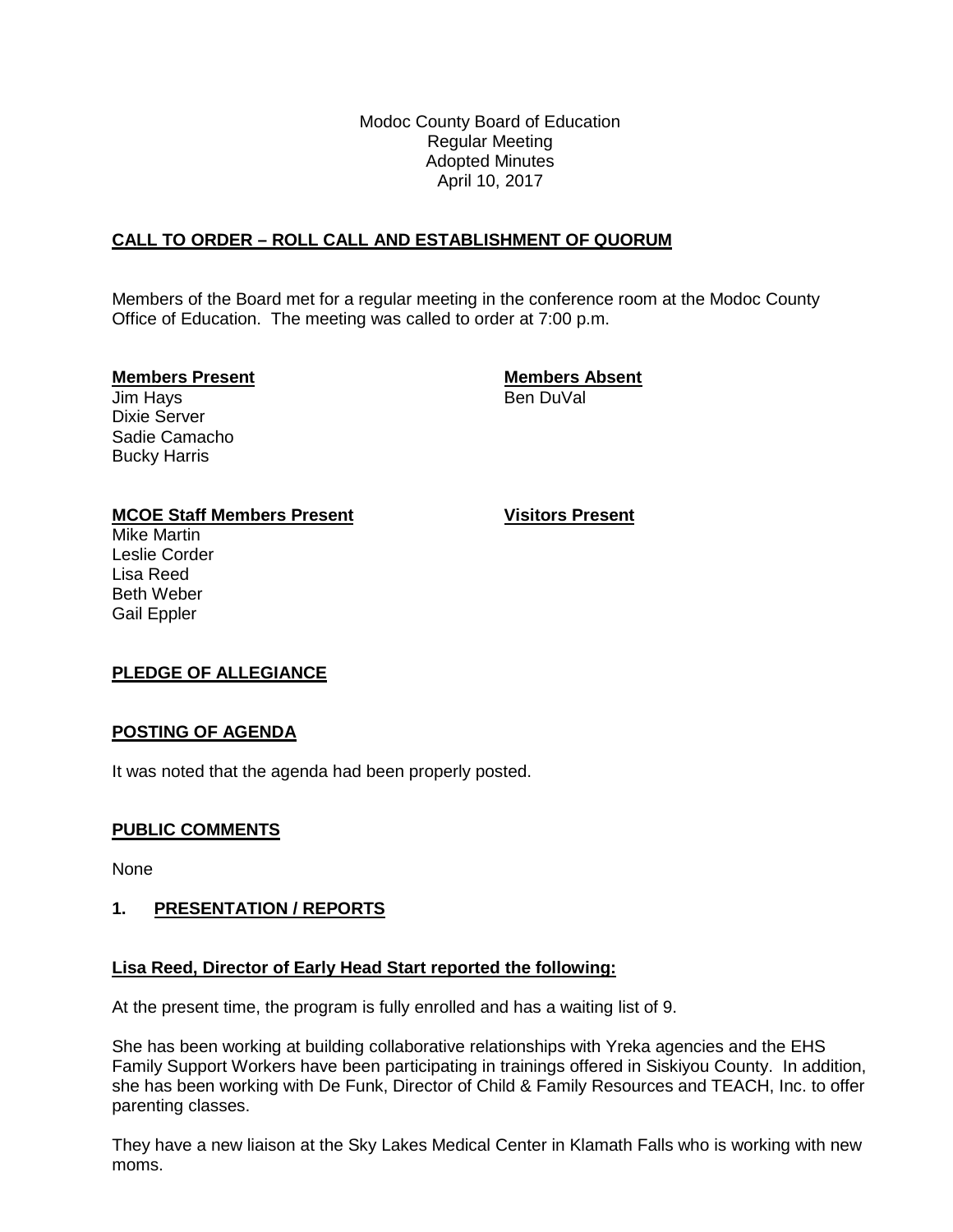The process of replacing a totaled vehicle for the EHS program is progressing.

## **Leslie Corder, Director of Fiscal Services reported the following:**

Copies of the MCOE Financial Dashboard were included in the agenda packet. It was pointed out that the office is in a good place financially

Leslie indicated that she will be providing a full report, following the receipt of the Governor's May Revise. In addition, she has been meeting with department heads and is working on preparing the 2017-18 MCOE Budget.

## **Mike Martin reported the following:**

The MTSS grant application has been completed and submitted. Mike pointed out that the SELPA partnered with MJUSD in preparing this document. It was explained that MTSS is a Multi-Tiered System of Support, and is a systemic, continuous improvement framework in which problem-solving and decision making is practiced across all levels of the educational system for supporting students. It is expected that additional grant funding will become available for implementation of programs.

Information regarding On-line K-12 Education availability was shared with the members of the board. This information showed options that are available in California. (Copy attached)

#### **2. CONSENT AGENDA ITEMS**

• Minutes – March 13, 2017

A motion was made by Bucky Harris, seconded by Sadie Camacho and carried that the item on the consent agenda be approved as included in the agenda packet. (Ayes: Camacho, Harris, Hays, Server; Absent: DuVal)

## **3. INFORMATION / NO ACTION**

#### **3.1 First Reading – Superintendent / Board Policy**

The first reading of the following policies was held. These policies will be placed on the May agenda for the second reading and approval.

- BP/SP 3206 Fees and Charges
- BP/SP 5111 Admission
- BP/SP 5113 Absences and Excuses
- BP/SP 5141.21 Administering Medication and Monitoring Health Conditions
- BP/SP 6174 Education for English Learners

## **3.2 Quarterly Report of Surplus Property**

As required the Quarterly Report of Surplus Property was provided for the information of the board. (Copy on file)